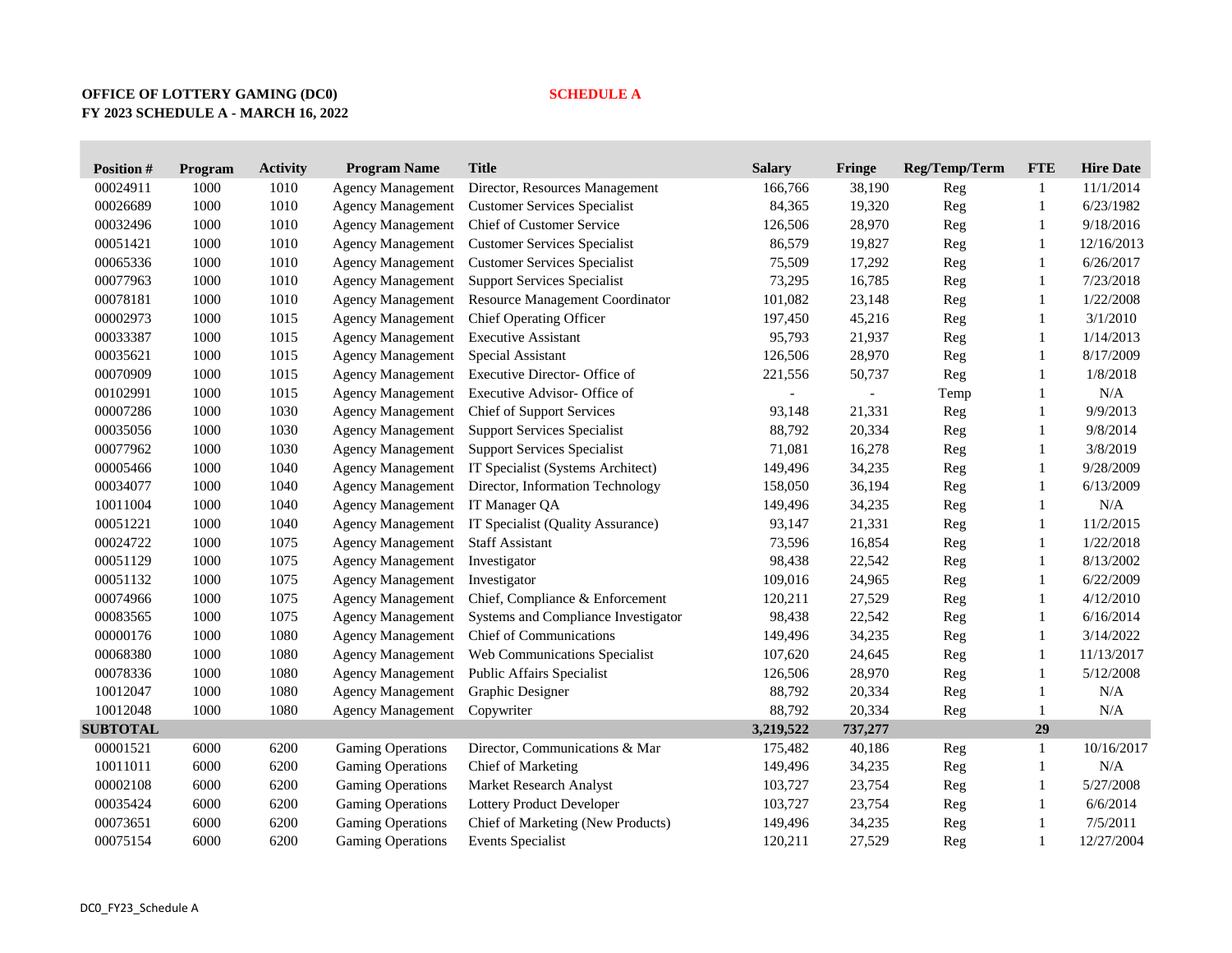| <b>Position#</b> | <b>Program</b> | <b>Activity</b> | <b>Program Name</b>      | <b>Title</b>                           | <b>Salary</b> | Fringe | Reg/Temp/Term | <b>FTE</b>   | <b>Hire Date</b> |
|------------------|----------------|-----------------|--------------------------|----------------------------------------|---------------|--------|---------------|--------------|------------------|
| 00085516         | 6000           | 6200            | <b>Gaming Operations</b> | Events and Promotions Coordinator      | 77,723        | 17,799 | Reg           | 1            | 12/27/2016       |
| 00087191         | 6000           | 6200            | <b>Gaming Operations</b> | <b>Strategic Development Analyst</b>   | 101,082       | 23,148 | Reg           | $\mathbf{1}$ | 7/13/2015        |
| 00092024         | 6000           | 6200            | <b>Gaming Operations</b> | <b>Instant Product Manager</b>         | 98,438        | 22,542 | Reg           | $\mathbf{1}$ | 12/17/2012       |
| 10012049         | 6000           | 6200            | <b>Gaming Operations</b> | <b>Marketing Assistant</b>             | 73,240        | 16,772 | Reg           | 1            | N/A              |
| 00102294         | 6000           | 6200            | <b>Gaming Operations</b> | Sports Wagering Product Manager        | 87,859        | 20,120 | Reg           | $\mathbf{1}$ | 8/31/2020        |
| 00103101         | 6000           | 6200            | <b>Gaming Operations</b> | iLottery Product Manager               | 85,214        | 19,514 | Reg           | $\mathbf{1}$ | 4/26/2021        |
| 00004615         | 6000           | 6300            | Gaming Operations        | Director of Sales                      | 144,978       | 33,200 | Reg           | $\mathbf{1}$ | 1/4/2021         |
| 00035222         | 6000           | 6300            | <b>Gaming Operations</b> | <b>Staff Assistant</b>                 | 60,470        | 13,848 | Reg           | $\mathbf{1}$ | 12/20/2021       |
| 00051135         | 6000           | 6300            | <b>Gaming Operations</b> | <b>Sales Coordinator</b>               | 98,438        | 22,542 | Reg           | $\mathbf{1}$ | 8/21/2017        |
| 00051216         | 6000           | 6300            | <b>Gaming Operations</b> | Sales Coordinator                      | 103,727       | 23,754 | Reg           | $\mathbf{1}$ | 4/27/2008        |
| 00051218         | 6000           | 6300            | <b>Gaming Operations</b> | Sales Coordinator                      | 98,438        | 22,542 | Reg           | $\mathbf{1}$ | 12/30/2013       |
| 00051220         | 6000           | 6300            | <b>Gaming Operations</b> | Sales Coordinator                      | 98,438        | 22,542 | Reg           | $\mathbf{1}$ | 12/30/2013       |
| 00073579         | 6000           | 6300            | <b>Gaming Operations</b> | Sales Coordinator                      | 101,082       | 23,148 | Reg           | $\mathbf{1}$ | 3/14/2011        |
| 00074849         | 6000           | 6300            | <b>Gaming Operations</b> | Corporate Accounts Coordinator         | 109,016       | 24,965 | Reg           | $\mathbf{1}$ | 8/29/2011        |
| 00088357         | 6000           | 6300            | <b>Gaming Operations</b> | Sales Coordinator                      | 95,793        | 21,937 | $\mbox{Reg}$  | $\mathbf{1}$ | 1/11/2016        |
| 00092304         | 6000           | 6300            | <b>Gaming Operations</b> | Sales Coordinator                      | 90,503        | 20,725 | Reg           | $\mathbf{1}$ | 8/7/2017         |
| 10012046         | 6000           | 6300            | <b>Gaming Operations</b> | Sales Coordinator                      | 54,508        | 12,482 | PT            | 0.5          | N/A              |
| 00018583         | 6000           | 6400            | <b>Gaming Operations</b> | <b>Lottery Draw Specialist</b>         | 77,723        | 17,799 | Reg           | 1            | 2/22/2016        |
| 00028511         | 6000           | 6400            | <b>Gaming Operations</b> | <b>Lottery Draw Specialist</b>         | 39,969        | 9,153  | PT            | 0.5          | 6/6/2017         |
| 00035382         | 6000           | 6400            | Gaming Operations        | Senior Draw Specialist                 | 101,082       | 23,148 | Reg           | $\mathbf{1}$ | 3/20/2006        |
| 00019757         | 6000           | 6400            | <b>Gaming Operations</b> | <b>Lottery Draw Specialist</b>         | 28,581        | 6,545  | Reg           | $\mathbf{1}$ | 9/14/2020        |
| 00051133         | 6000           | 6500            | <b>Gaming Operations</b> | Program Specialist                     | 106,372       | 24,359 | Reg           | $\mathbf{1}$ | 7/5/1988         |
| 00051134         | 6000           | 6500            | <b>Gaming Operations</b> | Program Specialist                     | 109,016       | 24,965 | Reg           | $\mathbf{1}$ | 5/29/2007        |
| 00051336         | 6000           | 6500            | <b>Gaming Operations</b> | Program Specialist                     | 95,793        | 21,937 | Reg           | $\mathbf{1}$ | 7/20/2009        |
| 00071885         | 6000           | 6500            | <b>Gaming Operations</b> | Program Specialist                     | 101,082       | 23,148 | Reg           | $\mathbf{1}$ | 6/21/2010        |
| 00088372         | 6000           | 6500            | <b>Gaming Operations</b> | Licensing Program Specialist           | 95,793        | 21,937 | Reg           | $\mathbf{1}$ | 5/4/2015         |
| 00007959         | 6000           | 6600            | <b>Gaming Operations</b> | Supervisory Information Technology     | 126,506       | 28,970 | Reg           | $\mathbf{1}$ | 9/9/2013         |
| 10011007         | 6000           | 6600            | Gaming Operations        | Manager Network & System Administrator | 149,496       | 34,235 | Reg           | $\mathbf{1}$ | N/A              |
| 00101863         | 6000           | 6600            | <b>Gaming Operations</b> | <b>Supervisory Computer Operator</b>   | 88,364        | 20,236 | Reg           | $\mathbf{1}$ | N/A              |
| 00035047         | 6000           | 6600            | <b>Gaming Operations</b> | Computer Operator - Lead               | 73,596        | 16,854 | Reg           | $\mathbf{1}$ | $\rm N/A$        |
| 00021655         | 6000           | 6600            | Gaming Operations        | <b>Computer Operator</b>               | 63,556        | 14,554 | Reg           | 1            | 4/23/2012        |
| 00028513         | 6000           | 6600            | <b>Gaming Operations</b> | Computer Operator                      | 55,276        | 12,658 | Reg           | $\mathbf{1}$ | 4/2/2018         |
| 00013399         | 6000           | 6600            | <b>Gaming Operations</b> | <b>Computer Operator</b>               | 55,542        | 11,925 | Reg           | $\mathbf{1}$ | 3/18/2019        |
| 00032785         | 6000           | 6600            | Gaming Operations        | IT Nework Administration               | 149,496       | 34,235 | Reg           | $\mathbf{1}$ | 7/20/1998        |
| 00036296         | 6000           | 6600            | <b>Gaming Operations</b> | IT Specialist (Generalist)             | 101,085       | 23,149 | Reg           | $\mathbf{1}$ | 1/13/1992        |
| 10012043         | 6000           | 6600            | <b>Gaming Operations</b> | Senior IT Network Administrator        | 126,506       | 28,970 | Reg           | $\mathbf{1}$ | $\rm N/A$        |
| 10012044         | 6000           | 6600            | <b>Gaming Operations</b> | Junior IT Network Administrator        | 109,016       | 24,965 | Reg           | $\mathbf{1}$ | N/A              |
| 00099689         | 6000           | 6900            | <b>Gaming Operations</b> | <b>Licensing Coordinator</b>           | 68,740        | 15,742 | Reg           | $\mathbf{1}$ | 9/16/2019        |
| 00099976         | 6000           | 6900            | <b>Gaming Operations</b> | Investigations & Enforcement Agent     | 109,016       | 24,965 | Reg           | 1            | N/A              |